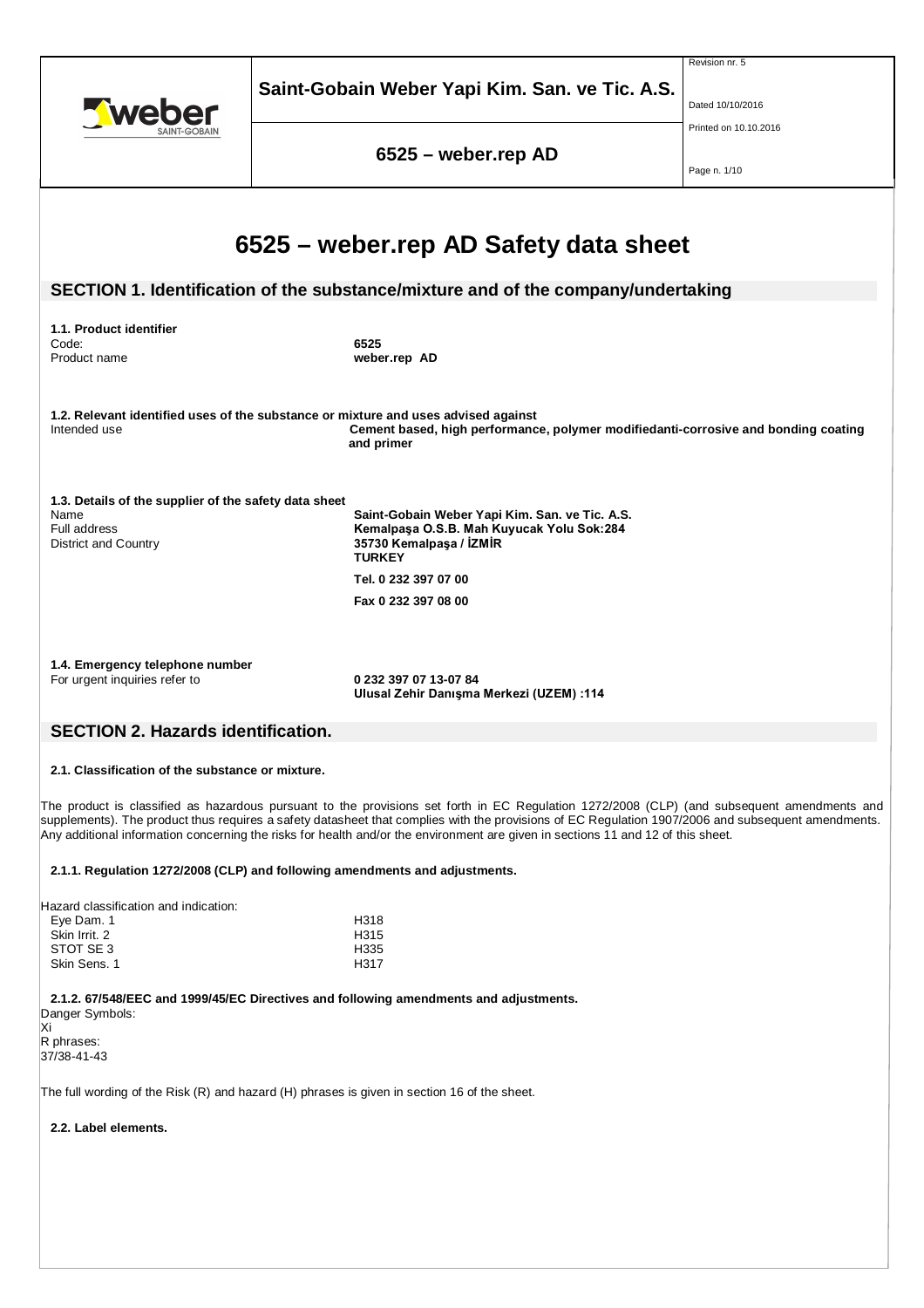|                                                                                              |                 |                                                                                                                             |            |                                                                                                       |  | Revision nr. 5                                                                     |
|----------------------------------------------------------------------------------------------|-----------------|-----------------------------------------------------------------------------------------------------------------------------|------------|-------------------------------------------------------------------------------------------------------|--|------------------------------------------------------------------------------------|
| <b>Tweber</b><br>SAINT-GOBAIN                                                                |                 |                                                                                                                             |            | Saint-Gobain Weber Yapi Kim. San. ve Tic. A.S.                                                        |  | Dated 10/10/2016                                                                   |
|                                                                                              |                 |                                                                                                                             |            |                                                                                                       |  | Printed on 10.10.2016                                                              |
|                                                                                              |                 |                                                                                                                             |            | 6525 - weber.rep AD                                                                                   |  |                                                                                    |
|                                                                                              |                 |                                                                                                                             |            |                                                                                                       |  | Page n. 2/10                                                                       |
|                                                                                              |                 |                                                                                                                             |            |                                                                                                       |  |                                                                                    |
|                                                                                              |                 |                                                                                                                             |            | Hazard labelling pursuant to EC Regulation 1272/2008 (CLP) and subsequent amendments and supplements. |  |                                                                                    |
|                                                                                              |                 |                                                                                                                             |            |                                                                                                       |  |                                                                                    |
|                                                                                              |                 |                                                                                                                             |            |                                                                                                       |  |                                                                                    |
|                                                                                              |                 |                                                                                                                             |            |                                                                                                       |  |                                                                                    |
|                                                                                              |                 |                                                                                                                             |            |                                                                                                       |  |                                                                                    |
|                                                                                              |                 |                                                                                                                             |            |                                                                                                       |  |                                                                                    |
| Signal words:                                                                                | Danger          |                                                                                                                             |            |                                                                                                       |  |                                                                                    |
|                                                                                              |                 |                                                                                                                             |            |                                                                                                       |  |                                                                                    |
| H318<br>H315                                                                                 |                 | Causes serious eye damage.<br>Causes skin irritation.                                                                       |            |                                                                                                       |  |                                                                                    |
| H335<br>H317                                                                                 |                 | May cause respiratory irritation.                                                                                           |            |                                                                                                       |  |                                                                                    |
|                                                                                              |                 | May cause an allergic skin reaction.                                                                                        |            |                                                                                                       |  |                                                                                    |
| P264<br>P280                                                                                 |                 | Wash hands, forearms and face thoroughly after handling.                                                                    |            | Wear protective gloves / protective clothing / eye protection / face protection.                      |  |                                                                                    |
| P304+P340                                                                                    |                 |                                                                                                                             |            | IF INHALED: Remove victim to fresh air and keep at rest in a position comfortable for breathing.      |  |                                                                                    |
| P310<br>P403+P233                                                                            |                 | Immediately call a POISON CENTER or doctor / physician.<br>Store in a well-ventilated place. Keep container tightly closed. |            |                                                                                                       |  |                                                                                    |
| <b>Contains:</b>                                                                             |                 |                                                                                                                             |            |                                                                                                       |  |                                                                                    |
|                                                                                              | Portland cement |                                                                                                                             |            |                                                                                                       |  |                                                                                    |
| 2.3. Other hazards.                                                                          |                 |                                                                                                                             |            |                                                                                                       |  |                                                                                    |
| Information not available.                                                                   |                 |                                                                                                                             |            |                                                                                                       |  |                                                                                    |
| <b>SECTION 3. Composition/information on ingredients.</b>                                    |                 |                                                                                                                             |            |                                                                                                       |  |                                                                                    |
|                                                                                              |                 |                                                                                                                             |            |                                                                                                       |  |                                                                                    |
| 3.1. Substances.                                                                             |                 |                                                                                                                             |            |                                                                                                       |  |                                                                                    |
| Information not relevant.                                                                    |                 |                                                                                                                             |            |                                                                                                       |  |                                                                                    |
| 3.2. Mixtures.                                                                               |                 |                                                                                                                             |            |                                                                                                       |  |                                                                                    |
|                                                                                              |                 |                                                                                                                             |            |                                                                                                       |  |                                                                                    |
| Contains:                                                                                    |                 |                                                                                                                             |            |                                                                                                       |  |                                                                                    |
| Identification.                                                                              |                 |                                                                                                                             | Conc. %.   | Classification 67/548/EEC.                                                                            |  | Classification 1272/2008 (CLP).                                                    |
| <b>Portland cement</b><br>CAS. 65997-15-1                                                    |                 |                                                                                                                             | $50 - 100$ | Xi R37/38, Xi R41, Xi R43                                                                             |  | Eye Dam. 1 H318, Skin Irrit. 2 H315, STOT SE 3                                     |
| EC. -                                                                                        |                 |                                                                                                                             |            |                                                                                                       |  | H335, Skin Sens. 1 H317                                                            |
| INDEX. -                                                                                     |                 |                                                                                                                             |            |                                                                                                       |  |                                                                                    |
| <b>SODIUM NITRITE</b>                                                                        |                 |                                                                                                                             |            |                                                                                                       |  |                                                                                    |
| CAS. 7632-00-0                                                                               |                 |                                                                                                                             | $0 - 5$    | O R 8, T R25, N R50                                                                                   |  | Ox. Sol. 2 H272, Met. Corr. 1 H290, Acute Tox. 3<br>H301, Aquatic Acute 1 H400 M=1 |
| EC. 231-555-9                                                                                |                 |                                                                                                                             |            |                                                                                                       |  |                                                                                    |
| INDEX. 007-010-00-4                                                                          |                 |                                                                                                                             |            |                                                                                                       |  |                                                                                    |
| Note: Upper limit is not included into the range.                                            |                 |                                                                                                                             |            |                                                                                                       |  |                                                                                    |
|                                                                                              |                 |                                                                                                                             |            |                                                                                                       |  |                                                                                    |
| The full wording of the Risk (R) and hazard (H) phrases is given in section 16 of the sheet. |                 |                                                                                                                             |            |                                                                                                       |  |                                                                                    |
|                                                                                              |                 |                                                                                                                             |            |                                                                                                       |  |                                                                                    |
|                                                                                              |                 |                                                                                                                             |            |                                                                                                       |  |                                                                                    |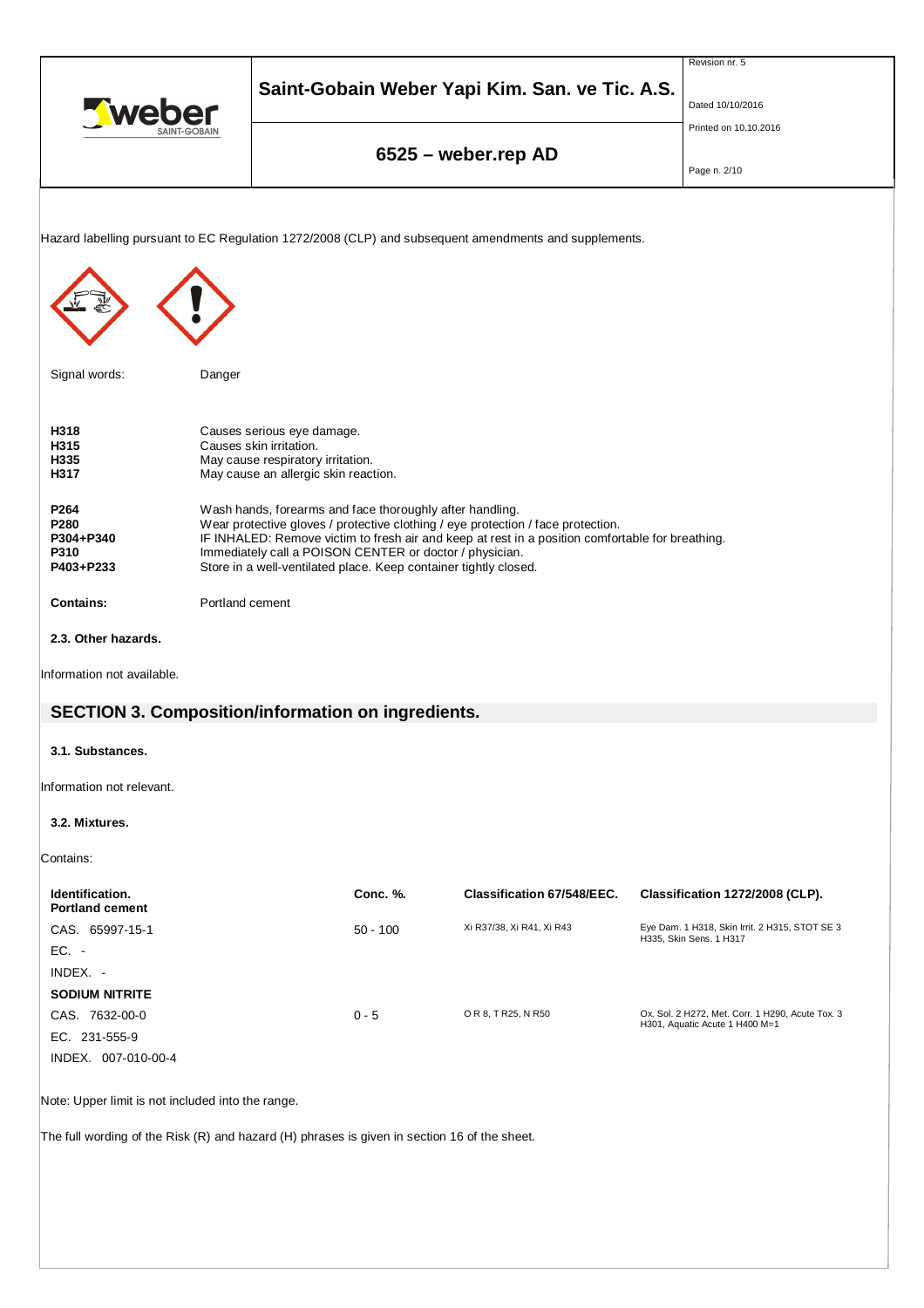

Revision nr. 5



Dated 10/10/2016 Printed on 10.10.2016

# **6525 – weber.rep AD**

Page n. 3/10

 $T_+$  = Very Toxic(T+), T = Toxic(T), Xn = Harmful(Xn), C = Corrosive(C), Xi = Irritant(Xi), O = Oxidizing(O), E = Explosive(E), F+ = Extremely  $F$ lammable(F+), F = Highly Flammable(F), N = Dangerous for the Environment(N)

### **SECTION 4. First aid measures.**

### **4.1. Description of first aid measures.**

EYES: Remove contact lenses, if present. Wash immediately with plenty of water for at least 15 minutes, opening the eyelids fully. If problem persists, seek medical advice.

SKIN: Remove contaminated clothing. Rinse skin with a shower immediately. Get medical advice/attention immediately. Wash contaminated clothing before using it again.

INHALATION: Remove to open air. If the subject stops breathing, administer artificial respiration. Get medical advice/attention immediately.

INGESTION: Get medical advice/attention immediately. Do not induce vomiting. Do not administer anything not explicitly authorised by a doctor.

#### **4.2. Most important symptoms and effects, both acute and delayed.**

For symptoms and effects caused by the contained substances, see chap. 11.

#### **4.3. Indication of any immediate medical attention and special treatment needed.**

Information not available.

# **SECTION 5. Firefighting measures.**

#### **5.1. Extinguishing media.**

SUITABLE EXTINGUISHING EQUIPMENT

Extinguishing substances are: carbon dioxide and chemical powder. For product loss or leakage that has not caught fire, water spray can be used to disperse flammable vapours and protect those trying to stem the leak.

UNSUITABLE EXTINGUISHING EQUIPMENT

Do not use jets of water.

Water is not effective for putting out fires but can be used to cool containers exposed to flames to prevent explosions.

#### **5.2. Special hazards arising from the substance or mixture.**

HAZARDS CAUSED BY EXPOSURE IN THE EVENT OF FIRE If large quantities of the product are involved in a fire, they can make it considerably worse. Do not breathe combustion products.

#### **5.3. Advice for firefighters.**

GENERAL INFORMATION

In the case of fire, use jets of water to cool the containers to prevent the risk of explosions (product decomposition and excess pressure) and the development of substances potentially hazardous for health. Always wear full fire prevention gear. Remove all containers containing the product from the fire, if it is safe to do so.

SPECIAL PROTECTIVE EQUIPMENT FOR FIRE-FIGHTERS

Normal fire fighting clothing i.e. fire kit (BS EN 469), gloves (BS EN 659) and boots (HO specification A29 and A30) in combination with self-contained open circuit positive pressure compressed air breathing apparatus (BS EN 137).

## **SECTION 6. Accidental release measures.**

#### **6.1. Personal precautions, protective equipment and emergency procedures.**

If there are no contraindications, spray powder with water to prevent the formation of dust. Avoid breathing vapours/mists/gases.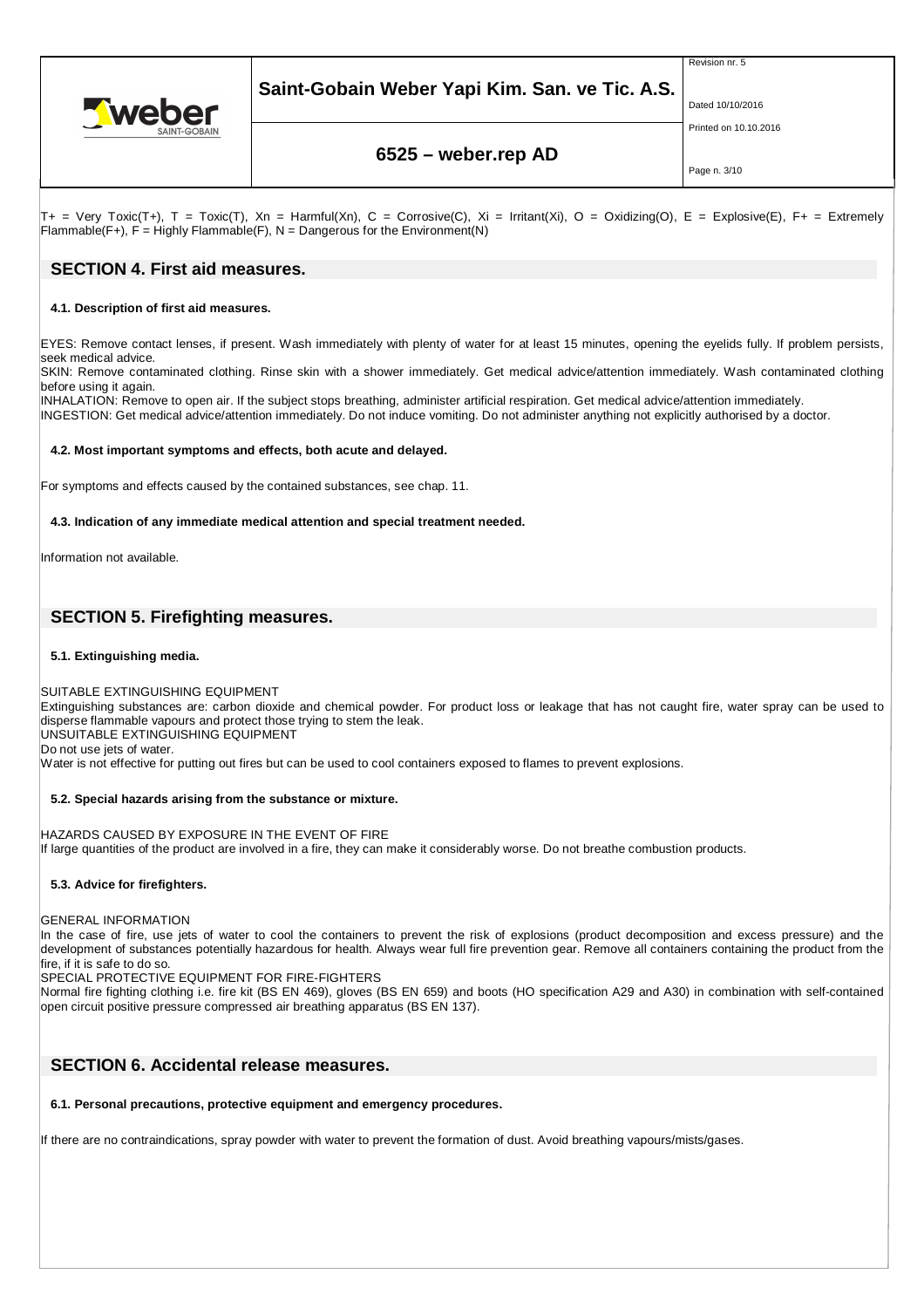

# **Saint-Gobain Weber Yapi Kim. San. ve Tic. A.S.**

Revision nr. 5

Dated 10/10/2016

Printed on 10.10.2016

# **6525 – weber.rep AD**

Page n. 4/10

Wear suitable protective equipment (including personal protective equipment referred to under Section 8 of the safety data sheet) to prevent any contamination of skin, eyes and personal clothing. These indications apply for both processing staff and those involved in emergency procedures.

#### **6.2. Environmental precautions.**

The product must not penetrate into the sewer system or come into contact with surface water or ground water.

#### **6.3. Methods and material for containment and cleaning up.**

Use spark-proof mechanical equipment to collect the leaked product and place it in containers for recovery or disposal. If there are no contraindications, use jets of water to eliminate product residues. Make sure the leakage site is well aired. Check incompatibility for container material in section 7. Contaminated material should be disposed of in

compliance with the provisions set forth in point 13.

#### **6.4. Reference to other sections.**

Any information on personal protection and disposal is given in sections 8 and 13.

## **SECTION 7. Handling and storage.**

#### **7.1. Precautions for safe handling.**

Ensure that there is an adequate earthing system for the equipment and personnel. Avoid contact with eyes and skin. Do not breathe powders, vapours or mists. Do not eat, drink or smoke during use. Wash hands after use. Avoid leakage of the product into the environment.

#### **7.2. Conditions for safe storage, including any incompatibilities.**

Store only in the original container. Store in a ventilated and dry place, far away from sources of ignition. Keep containers well sealed. Keep the product in clearly labelled containers. Avoid overheating. Avoid violent blows. Keep containers away from any incompatible materials, see section 10 for details.

#### **7.3. Specific end use(s).**

Information not available.

### **SECTION 8. Exposure controls/personal protection.**

#### **8.1. Control parameters.**

During the risk assessment process, it is essential to take into consideration the ACGIH occupational exposure levels for inert particulate otherwise classified (PNOC respirable fraction: 3 mg/m3; PNOC inhalable fraction: 10 mg/m3). For values above these limits, use a P type filter, whose class (1, 2 or 3) must be chosen according to the outcome of risk assessment.

#### **8.2. Exposure controls.**

As the use of adequate technical equipment must always take priority over personal protective equipment, make sure that the workplace is well aired through effective local aspiration.

When choosing personal protective equipment, ask your chemical substance supplier for advice.

Personal protective equipment must be CE marked, showing that it complies with applicable standards.

Provide an emergency shower with face and eye wash station.

#### HAND PROTECTION

In the case of prolonged contact with the product, protect the hands with penetration-resistant work gloves (see standard EN 374).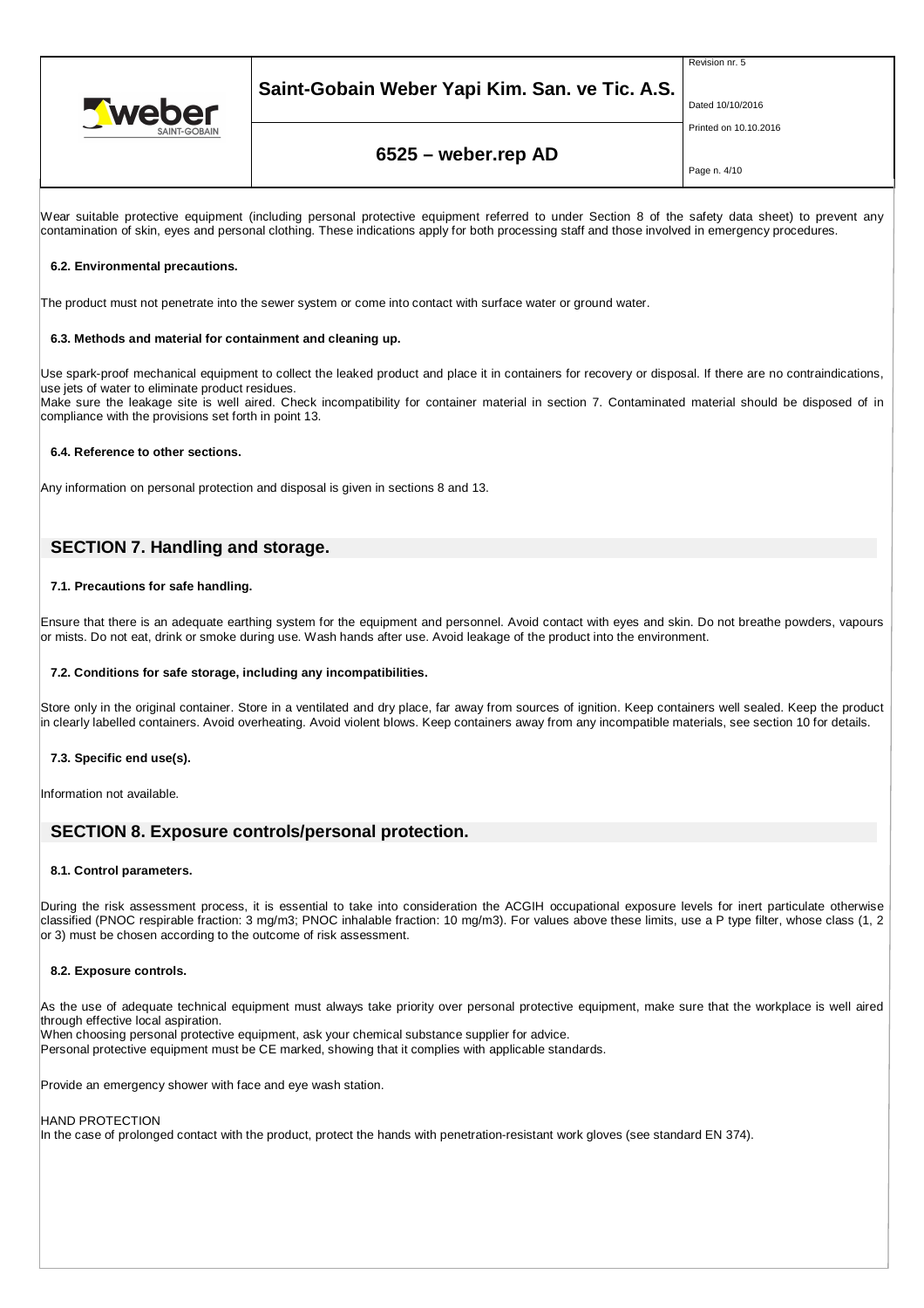

# **Saint-Gobain Weber Yapi Kim. San. ve Tic. A.S.**

Revision nr. 5

Dated 10/10/2016 Printed on 10.10.2016

# **6525 – weber.rep AD**

Page n. 5/10

Work glove material must be chosen according to the use process and the products that may form. Latex gloves may cause sensitivity reactions.

#### SKIN PROTECTION

Wear category II professional long-sleeved overalls and safety footwear (see Directive 89/686/EEC and standard EN ISO 20344). Wash body with soap and water after removing protective clothing.

#### EYE PROTECTION

Wear a hood visor or protective visor combined with airtight goggles (see standard EN 166).

#### RESPIRATORY PROTECTION

Use a type P filtering facemask, whose class (1, 2 or 3) and effective need, must be defined according to the outcome of risk assessment (see standard EN 149).

The emissions generated by manufacturing processes, including those generated by ventilation equipment, should be checked to ensure compliance with environmental standards.

### **SECTION 9. Physical and chemical properties.**

#### **9.1. Information on basic physical and chemical properties.**

| Appearance                             | Not available.  |
|----------------------------------------|-----------------|
| Colour                                 | Not available.  |
| Odour                                  | Not available.  |
| Odour threshold.                       | Not available.  |
| pН.                                    | Not available.  |
| Melting point / freezing point.        | Not available.  |
| Initial boiling point.                 | Not applicable. |
| Boiling range.                         | Not available.  |
| Flash point.                           | Not applicable. |
| <b>Evaporation Rate</b>                | Not available.  |
| Flammability of solids and gases       | Not available.  |
| Lower inflammability limit.            | Not available.  |
| Upper inflammability limit.            | Not available.  |
| Lower explosive limit.                 | Not available.  |
| Upper explosive limit.                 | Not available.  |
| Vapour pressure.                       | Not available.  |
| Vapour density                         | Not available.  |
| Relative density.                      | Not available.  |
| Solubility                             | Not available.  |
| Partition coefficient: n-octanol/water | Not available.  |
| Auto-ignition temperature.             | Not available.  |
| Decomposition temperature.             | Not available.  |
| Viscosity                              | Not available.  |
| <b>Explosive properties</b>            | Not available.  |
| Oxidising properties                   | Not available.  |
|                                        |                 |
| 9.2. Other information.                |                 |
|                                        |                 |

| Solid content.              | 44,60 % |
|-----------------------------|---------|
| VOC (Directive 1999/13/EC): |         |
| VOC (volatile carbon) :     |         |

### **SECTION 10. Stability and reactivity.**

#### **10.1. Reactivity.**

There are no particular risks of reaction with other substances in normal conditions of use.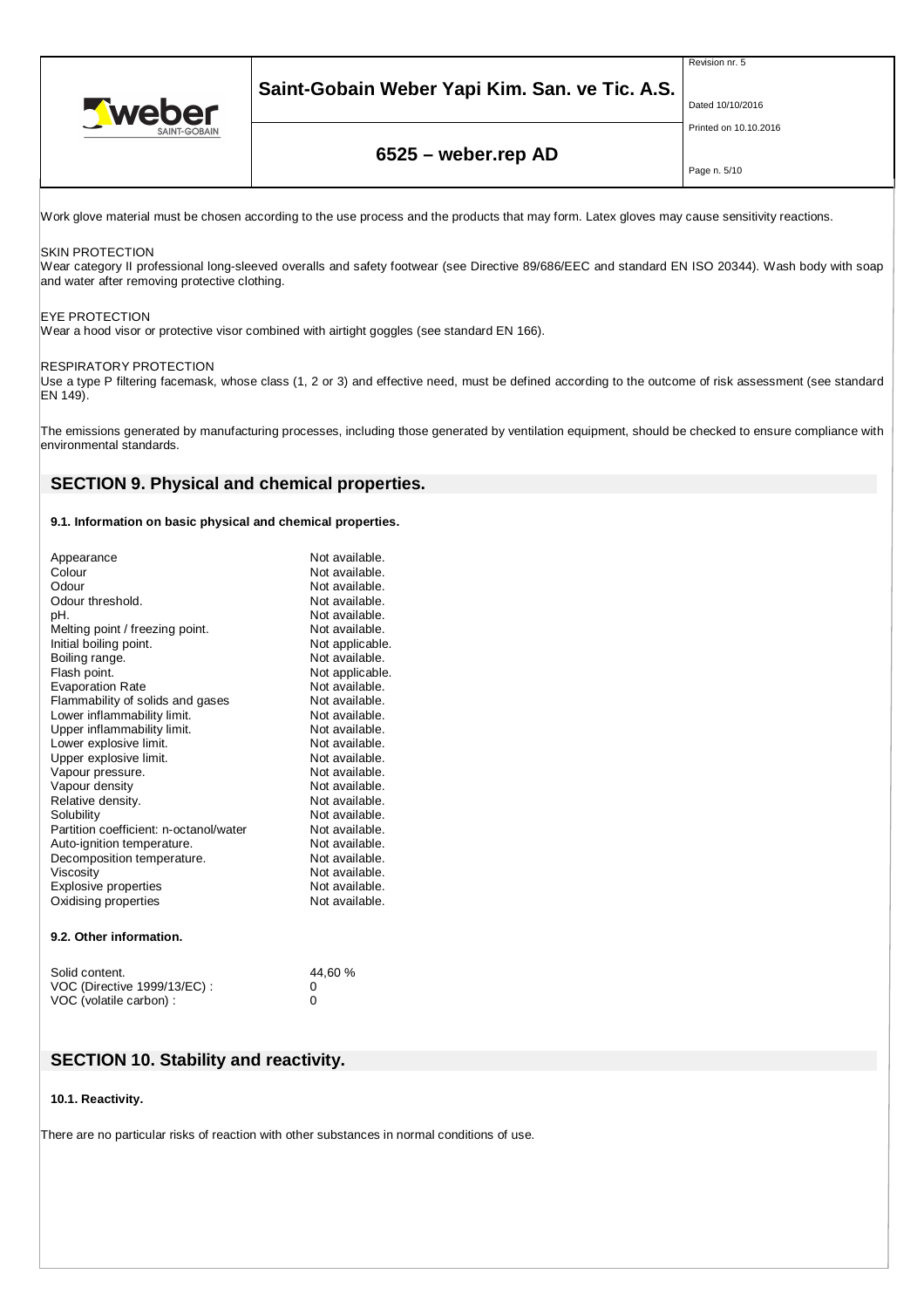



### Dated 10/10/2016

Revision nr. 5

Printed on 10.10.2016

# **6525 – weber.rep AD**

Page n. 6/10

**10.2. Chemical stability.**

The product is stable in normal conditions of use and storage.

#### **10.3. Possibility of hazardous reactions.**

No hazardous reactions are foreseeable in normal conditions of use and storage.

#### **10.4. Conditions to avoid.**

None in particular. However the usual precautions used for chemical products should be respected.

#### **10.5. Incompatible materials.**

Information not available.

**10.6. Hazardous decomposition products.**

Information not available.

# **SECTION 11. Toxicological information.**

### **11.1. Information on toxicological effects.**

In the absence of experimental data for the product itself, health hazards are evaluated according to the properties of the substances it contains, using the criteria specified in the applicable regulation for classification.It is therefore necessary to take into account the concentration of the individual hazardous substances indicated in section 3, to evaluate the toxicological effects of exposure to the product.

This product may cause serious ocular lesions, cornea opacity, iris lesions, irreversible eye coloration.

Acute effects: contact with skin may cause: irritation, erythema, edema, dryness and chapped skin. Vapour inhalation may slightly irritate the upper respiratory trait. Ingestion may cause health disorders, including stomach pain and sting, nausea and sickness.

Acute effects: vapour inhalation may irritate the lower and upper respiratory tract and cause cough and respiratory disorders. At higher concentrations it can also cause pulmonary edema. Ingestion may cause health problems, including stomach pain and sting, nausea and sickness.

Upon contact with skin, this product causes sensitization (dermatitis). Dermatitis derives from skin irritation on the areas which repeatedly come into contact with the sensitizing agent. Cutaneous lesions may include: erythemas, edemas, papules, vesicles, pustules, scurvies, ulcerations and exudative phenomena, whose intensity varies according to illness seriousness and affected areas. Erythemas, edemas and exudative phenomena prevail during the acute phase. Scurfy skin, dryness, ulcerations and skin thickening prevail during the chronic phase.

SODIUM NITRITE LD50 (Oral). 180 mg/kg Rat

Portland cement  $LD50$  (Oral). > 2000 mg/kg Rat LD50 (Dermal). > 2000 mg/kg Rabbit

# **SECTION 12. Ecological information.**

No specific data are available for this product. Handle it according to good working practices. Avoid littering. Do not contaminate soil, sewers and waterways. Inform the competent authorities, should the product reach waterways or sewers or contaminate soil or vegetation. Please take all the proper measures to reduce harmful effects on aquifers.

**12.1. Toxicity.**

SODIUM NITRITE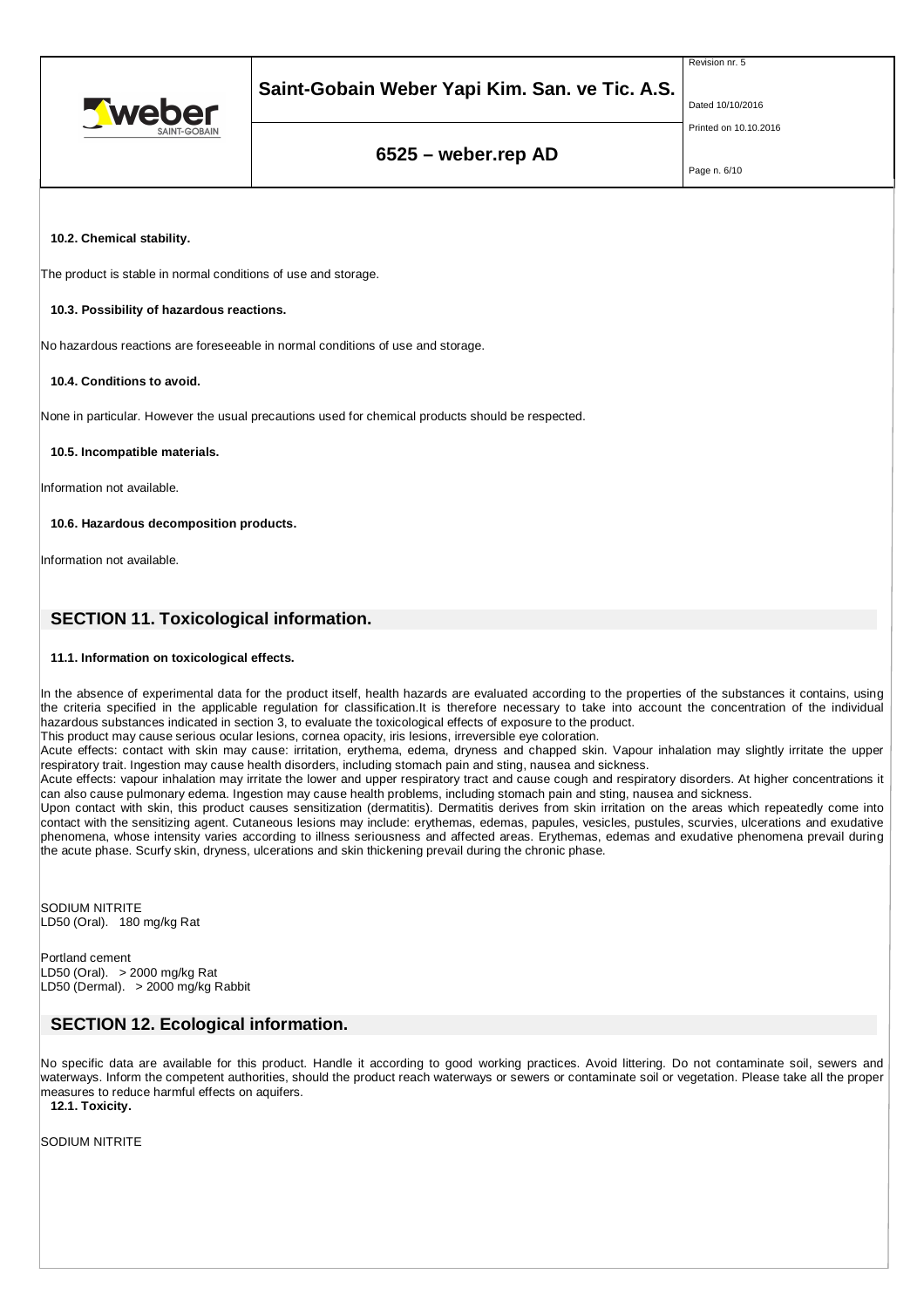



# Dated 10/10/2016

Revision nr. 5

Printed on 10.10.2016

# **6525 – weber.rep AD**

Page n. 7/10

LC50 - for Fish.

 0,79 mg/l/96h Oncorhynchus mykiss EC50 - for Crustacea.

23,31 mg/l/48h Penaeus monodon

EC50 - for Algae / Aquatic Plants. 159 mg/l/72h Tetraseimis chui

**12.2. Persistence and degradability.**

Information not available.

**12.3. Bioaccumulative potential.**

Information not available.

**12.4. Mobility in soil.**

Information not available.

### **12.5. Results of PBT and vPvB assessment.**

On the basis of available data, the product does not contain any PBT or vPvB in percentage greater than 0,1%. **12.6. Other adverse effects.**

Information not available.

# **SECTION 13. Disposal considerations.**

#### **13.1. Waste treatment methods.**

Reuse, when possible. Product residues should be considered special hazardous waste. The hazard level of waste containing this product should be evaluated according to applicable regulations.

Disposal must be performed through an authorised waste management firm, in compliance with national and local regulations.

Avoid littering. Do not contaminate soil, sewers and waterways.

CONTAMINATED PACKAGING

Contaminated packaging must be recovered or disposed of in compliance with national waste management regulations.

# **SECTION 14. Transport information.**

The product is not dangerous under current provisions of the Code of International Carriage of Dangerous Goods by Road (ADR) and by Rail (RID), of the International Maritime Dangerous Goods Code (IMDG), and of the International Air Transport Association (IATA) regulations.

# **SECTION 15. Regulatory information.**

**15.1. Safety, health and environmental regulations/legislation specific for the substance or mixture.**

Seveso category. None.

Restrictions relating to the product or contained substances pursuant to Annex XVII to EC Regulation 1907/2006.

None.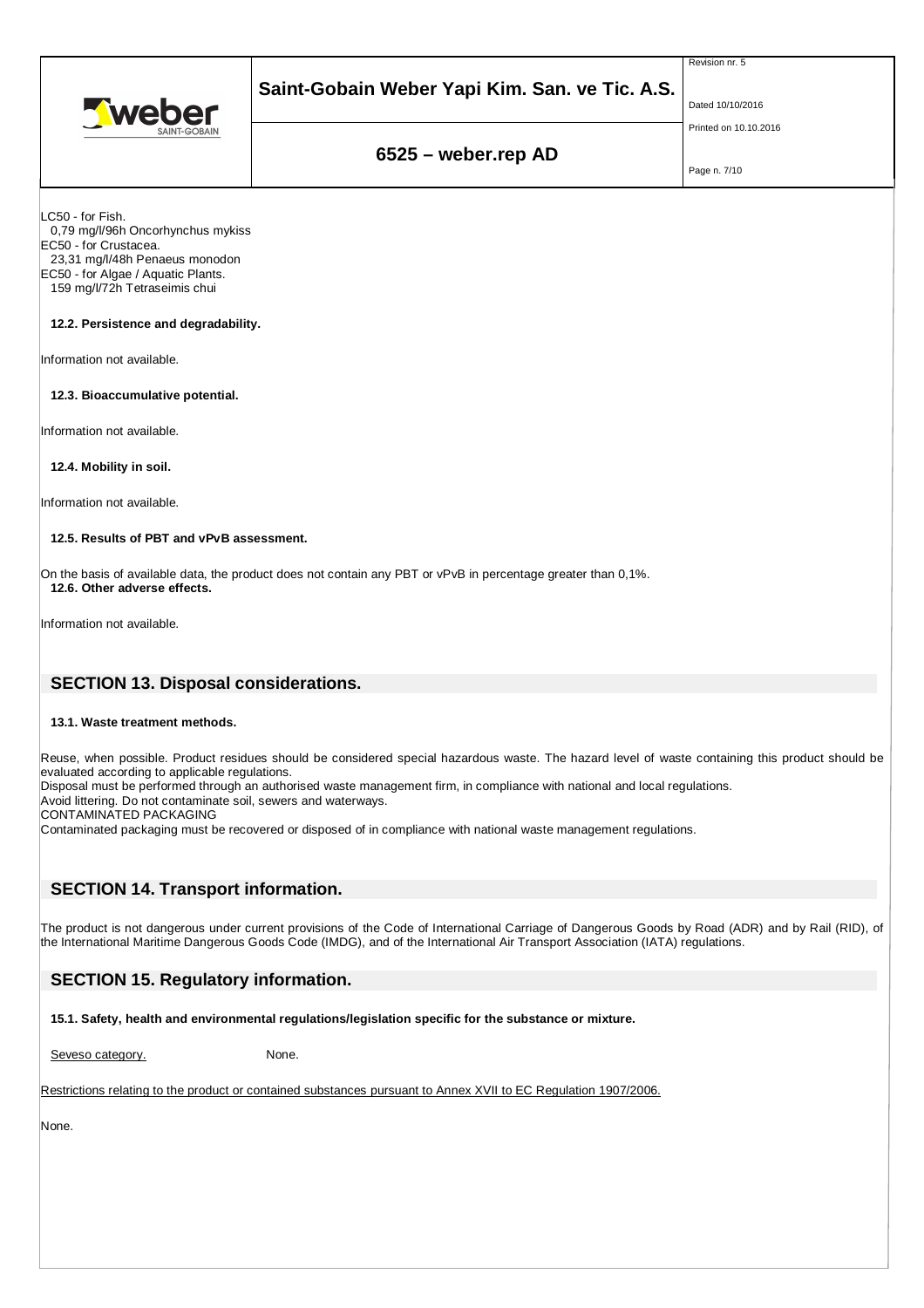|                                                                       |                                                                                                                                                                                                                                                | Revision nr. 5        |  |
|-----------------------------------------------------------------------|------------------------------------------------------------------------------------------------------------------------------------------------------------------------------------------------------------------------------------------------|-----------------------|--|
| Tweber                                                                | Saint-Gobain Weber Yapi Kim. San. ve Tic. A.S.                                                                                                                                                                                                 | Dated 10/10/2016      |  |
|                                                                       |                                                                                                                                                                                                                                                | Printed on 10.10.2016 |  |
|                                                                       | 6525 - weber.rep AD                                                                                                                                                                                                                            | Page n. 8/10          |  |
|                                                                       |                                                                                                                                                                                                                                                |                       |  |
| Substances in Candidate List (Art. 59 REACH).                         |                                                                                                                                                                                                                                                |                       |  |
| None.                                                                 |                                                                                                                                                                                                                                                |                       |  |
| Substances subject to authorisarion (Annex XIV REACH).                |                                                                                                                                                                                                                                                |                       |  |
| None.                                                                 |                                                                                                                                                                                                                                                |                       |  |
|                                                                       | Substances subject to exportation reporting pursuant to (EC) Reg. 649/2012:                                                                                                                                                                    |                       |  |
| None.                                                                 |                                                                                                                                                                                                                                                |                       |  |
| Substances subject to the Rotterdam Convention:                       |                                                                                                                                                                                                                                                |                       |  |
| None.                                                                 |                                                                                                                                                                                                                                                |                       |  |
| Substances subject to the Stockholm Convention:                       |                                                                                                                                                                                                                                                |                       |  |
| None.                                                                 |                                                                                                                                                                                                                                                |                       |  |
| Healthcare controls.                                                  |                                                                                                                                                                                                                                                |                       |  |
|                                                                       | Workers exposed to this chemical agent must not undergo health checks, provided that available risk-assessment data prove that the risks related to the<br>workers' health and safety are modest and that the 98/24/EC directive is respected. |                       |  |
| 15.2. Chemical safety assessment.                                     |                                                                                                                                                                                                                                                |                       |  |
|                                                                       | No chemical safety assessment has been processed for the mixture and the substances it contains.                                                                                                                                               |                       |  |
| <b>SECTION 16. Other information.</b>                                 |                                                                                                                                                                                                                                                |                       |  |
| Text of hazard (H) indications mentioned in section 2-3 of the sheet: |                                                                                                                                                                                                                                                |                       |  |
| $Qx$ $Qy$ $Qy$                                                        | $O$ $d$ -identified and $O$                                                                                                                                                                                                                    |                       |  |

| Ox. Sol. 2             | Oxidising solid, category 2                                      |  |  |  |
|------------------------|------------------------------------------------------------------|--|--|--|
| Met. Corr. 1           | Substance or mixture corrosive to metals, category 1             |  |  |  |
| Acute Tox. 3           | Acute toxicity, category 3                                       |  |  |  |
| Eye Dam. 1             | Serious eye damage, category 1                                   |  |  |  |
| Skin Irrit. 2          | Skin irritation, category 2                                      |  |  |  |
| STOT SE 3              | Specific target organ toxicity - single exposure, category 3     |  |  |  |
| Skin Sens. 1           | Skin sensitization, category 1                                   |  |  |  |
| <b>Aquatic Acute 1</b> | Hazardous to the aquatic environment, acute toxicity, category 1 |  |  |  |
| H <sub>2</sub> 72      | May intensify fire; oxidiser.                                    |  |  |  |
| H290                   | May be corrosive to metals.                                      |  |  |  |
| H301                   | Toxic if swallowed.                                              |  |  |  |
| H318                   | Causes serious eye damage.                                       |  |  |  |
| H315                   | Causes skin irritation.                                          |  |  |  |
| H335                   | May cause respiratory irritation.                                |  |  |  |
|                        |                                                                  |  |  |  |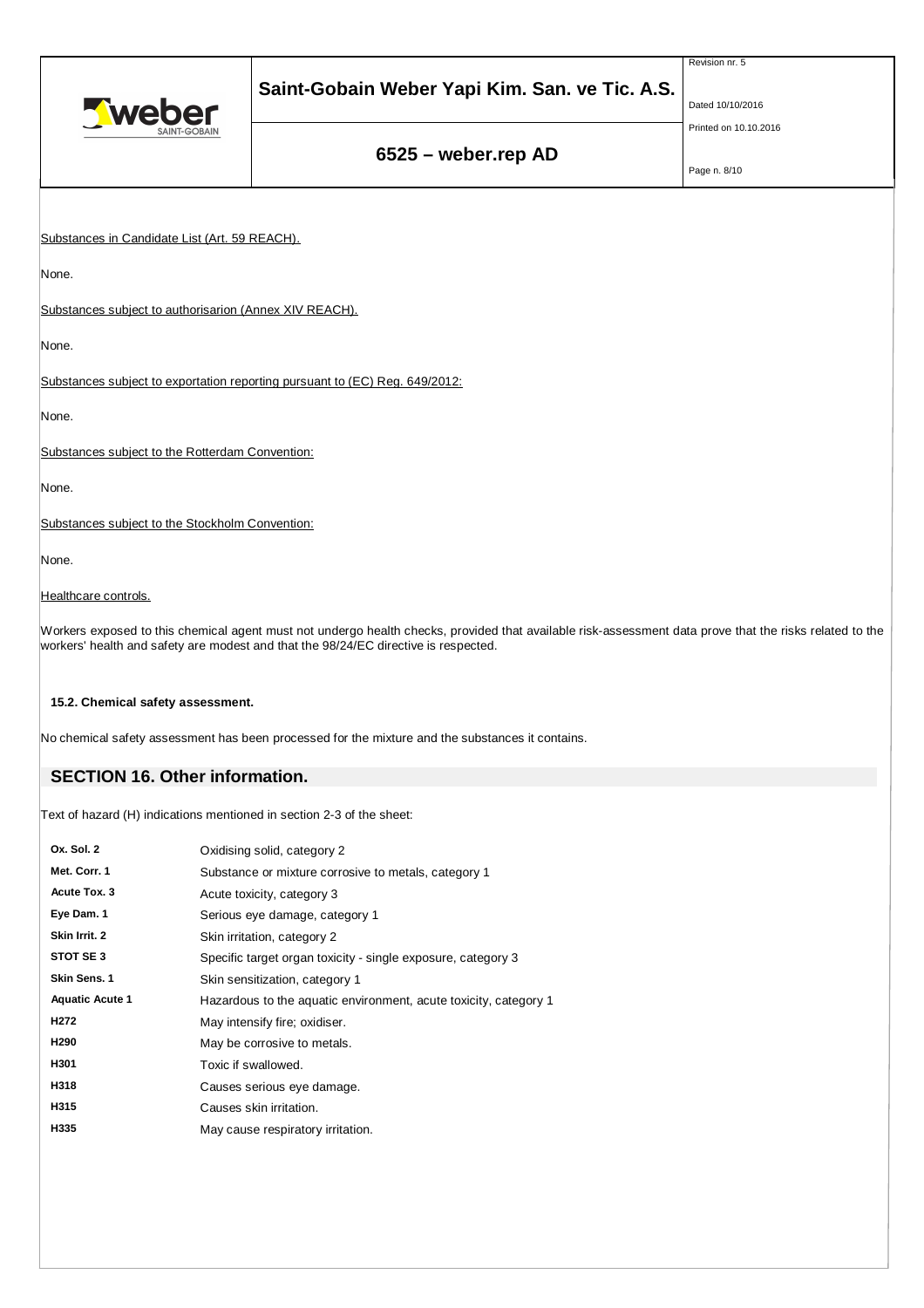



Dated 10/10/2016

Revision nr. 5

Printed on 10.10.2016

# **6525 – weber.rep AD**

Page n. 9/10

| H317<br>May cause an allergic skin reaction.                                                                                                                                                                                                                                                                                                                                                                                                                                                                                                                                                                                                                                                                                                                                                                                                                                                                                                                                                                                                                                                                                                                                                                                                                                                                                                                                                                                                                                                                                                                                                                                                                                                                                                                                                                                                                                                                                                                                                                                                                                                                                               |  |                                                   |  |  |  |  |  |
|--------------------------------------------------------------------------------------------------------------------------------------------------------------------------------------------------------------------------------------------------------------------------------------------------------------------------------------------------------------------------------------------------------------------------------------------------------------------------------------------------------------------------------------------------------------------------------------------------------------------------------------------------------------------------------------------------------------------------------------------------------------------------------------------------------------------------------------------------------------------------------------------------------------------------------------------------------------------------------------------------------------------------------------------------------------------------------------------------------------------------------------------------------------------------------------------------------------------------------------------------------------------------------------------------------------------------------------------------------------------------------------------------------------------------------------------------------------------------------------------------------------------------------------------------------------------------------------------------------------------------------------------------------------------------------------------------------------------------------------------------------------------------------------------------------------------------------------------------------------------------------------------------------------------------------------------------------------------------------------------------------------------------------------------------------------------------------------------------------------------------------------------|--|---------------------------------------------------|--|--|--|--|--|
| H400                                                                                                                                                                                                                                                                                                                                                                                                                                                                                                                                                                                                                                                                                                                                                                                                                                                                                                                                                                                                                                                                                                                                                                                                                                                                                                                                                                                                                                                                                                                                                                                                                                                                                                                                                                                                                                                                                                                                                                                                                                                                                                                                       |  | Very toxic to aquatic life.                       |  |  |  |  |  |
|                                                                                                                                                                                                                                                                                                                                                                                                                                                                                                                                                                                                                                                                                                                                                                                                                                                                                                                                                                                                                                                                                                                                                                                                                                                                                                                                                                                                                                                                                                                                                                                                                                                                                                                                                                                                                                                                                                                                                                                                                                                                                                                                            |  |                                                   |  |  |  |  |  |
| Text of risk (R) phrases mentioned in section 2-3 of the sheet:                                                                                                                                                                                                                                                                                                                                                                                                                                                                                                                                                                                                                                                                                                                                                                                                                                                                                                                                                                                                                                                                                                                                                                                                                                                                                                                                                                                                                                                                                                                                                                                                                                                                                                                                                                                                                                                                                                                                                                                                                                                                            |  |                                                   |  |  |  |  |  |
| R8                                                                                                                                                                                                                                                                                                                                                                                                                                                                                                                                                                                                                                                                                                                                                                                                                                                                                                                                                                                                                                                                                                                                                                                                                                                                                                                                                                                                                                                                                                                                                                                                                                                                                                                                                                                                                                                                                                                                                                                                                                                                                                                                         |  | CONTACT WITH COMBUSTIBLE MATERIAL MAY CAUSE FIRE. |  |  |  |  |  |
| <b>R25</b>                                                                                                                                                                                                                                                                                                                                                                                                                                                                                                                                                                                                                                                                                                                                                                                                                                                                                                                                                                                                                                                                                                                                                                                                                                                                                                                                                                                                                                                                                                                                                                                                                                                                                                                                                                                                                                                                                                                                                                                                                                                                                                                                 |  | TOXIC IF SWALLOWED.                               |  |  |  |  |  |
| R37/38                                                                                                                                                                                                                                                                                                                                                                                                                                                                                                                                                                                                                                                                                                                                                                                                                                                                                                                                                                                                                                                                                                                                                                                                                                                                                                                                                                                                                                                                                                                                                                                                                                                                                                                                                                                                                                                                                                                                                                                                                                                                                                                                     |  | IRRITATING TO RESPIRATORY SYSTEM AND SKIN.        |  |  |  |  |  |
| R41                                                                                                                                                                                                                                                                                                                                                                                                                                                                                                                                                                                                                                                                                                                                                                                                                                                                                                                                                                                                                                                                                                                                                                                                                                                                                                                                                                                                                                                                                                                                                                                                                                                                                                                                                                                                                                                                                                                                                                                                                                                                                                                                        |  | RISK OF SERIOUS DAMAGE TO EYES.                   |  |  |  |  |  |
| R43                                                                                                                                                                                                                                                                                                                                                                                                                                                                                                                                                                                                                                                                                                                                                                                                                                                                                                                                                                                                                                                                                                                                                                                                                                                                                                                                                                                                                                                                                                                                                                                                                                                                                                                                                                                                                                                                                                                                                                                                                                                                                                                                        |  | MAY CAUSE SENSITISATION BY SKIN CONTACT.          |  |  |  |  |  |
| <b>R50</b>                                                                                                                                                                                                                                                                                                                                                                                                                                                                                                                                                                                                                                                                                                                                                                                                                                                                                                                                                                                                                                                                                                                                                                                                                                                                                                                                                                                                                                                                                                                                                                                                                                                                                                                                                                                                                                                                                                                                                                                                                                                                                                                                 |  | VERY TOXIC TO AQUATIC ORGANISMS.                  |  |  |  |  |  |
| LEGEND:<br>ADR: European Agreement concerning the carriage of Dangerous goods by Road<br><b>CAS NUMBER: Chemical Abstract Service Number</b><br>CE50: Effective concentration (required to induce a 50% effect)<br>CE NUMBER: Identifier in ESIS (European archive of existing substances)<br>CLP: EC Regulation 1272/2008<br>DNEL: Derived No Effect Level<br>EmS: Emergency Schedule<br>GHS: Globally Harmonized System of classification and labeling of chemicals<br>IATA DGR: International Air Transport Association Dangerous Goods Regulation<br>IC50: Immobilization Concentration 50%<br>IMDG: International Maritime Code for dangerous goods<br>IMO: International Maritime Organization<br><b>INDEX NUMBER: Identifier in Annex VI of CLP</b><br>LC50: Lethal Concentration 50%<br>LD50: Lethal dose 50%<br><b>OEL: Occupational Exposure Level</b><br>PBT: Persistent bioaccumulative and toxic as REACH Regulation<br>PEC: Predicted environmental Concentration<br>PEL: Predicted exposure level<br>PNEC: Predicted no effect concentration<br>REACH: EC Regulation 1907/2006<br>RID: Regulation concerning the international transport of dangerous goods by train<br>TLV: Threshold Limit Value<br>TLV CEILING: Concentration that should not be exceeded during any time of occupational exposure.<br>TWA STEL: Short-term exposure limit<br>TWA: Time-weighted average exposure limit<br>VOC: Volatile organic Compounds<br>vPvB: Very Persistent and very Bioaccumulative as for REACH Regulation<br>WGK: Water hazard classes (German).<br><b>GENERAL BIBLIOGRAPHY</b><br>1. Directive 1999/45/EC and following amendments<br>2. Directive 67/548/EEC and following amendments and adjustments<br>3. Regulation (EC) 1907/2006 (REACH) of the European Parliament<br>4. Regulation (EC) 1272/2008 (CLP) of the European Parliament<br>5. Regulation (EC) 790/2009 (I Atp. CLP) of the European Parliament<br>6. Regulation (EC) 453/2010 of the European Parliament<br>7. Regulation (EC) 286/2011 (II Atp. CLP) of the European Parliament<br>8. Regulation (EC) 618/2012 (III Atp. CLP) of the European Parliament |  |                                                   |  |  |  |  |  |
| 9. The Merck Index. - 10th Edition<br>10. Handling Chemical Safety<br>11. Niosh - Registry of Toxic Effects of Chemical Substances<br>12. INRS - Fiche Toxicologique (toxicological sheet)<br>13. Patty - Industrial Hygiene and Toxicology<br>14. N.I. Sax - Dangerous properties of Industrial Materials-7, 1989 Edition<br>15. ECHA website<br>Note for users:                                                                                                                                                                                                                                                                                                                                                                                                                                                                                                                                                                                                                                                                                                                                                                                                                                                                                                                                                                                                                                                                                                                                                                                                                                                                                                                                                                                                                                                                                                                                                                                                                                                                                                                                                                          |  |                                                   |  |  |  |  |  |
|                                                                                                                                                                                                                                                                                                                                                                                                                                                                                                                                                                                                                                                                                                                                                                                                                                                                                                                                                                                                                                                                                                                                                                                                                                                                                                                                                                                                                                                                                                                                                                                                                                                                                                                                                                                                                                                                                                                                                                                                                                                                                                                                            |  |                                                   |  |  |  |  |  |